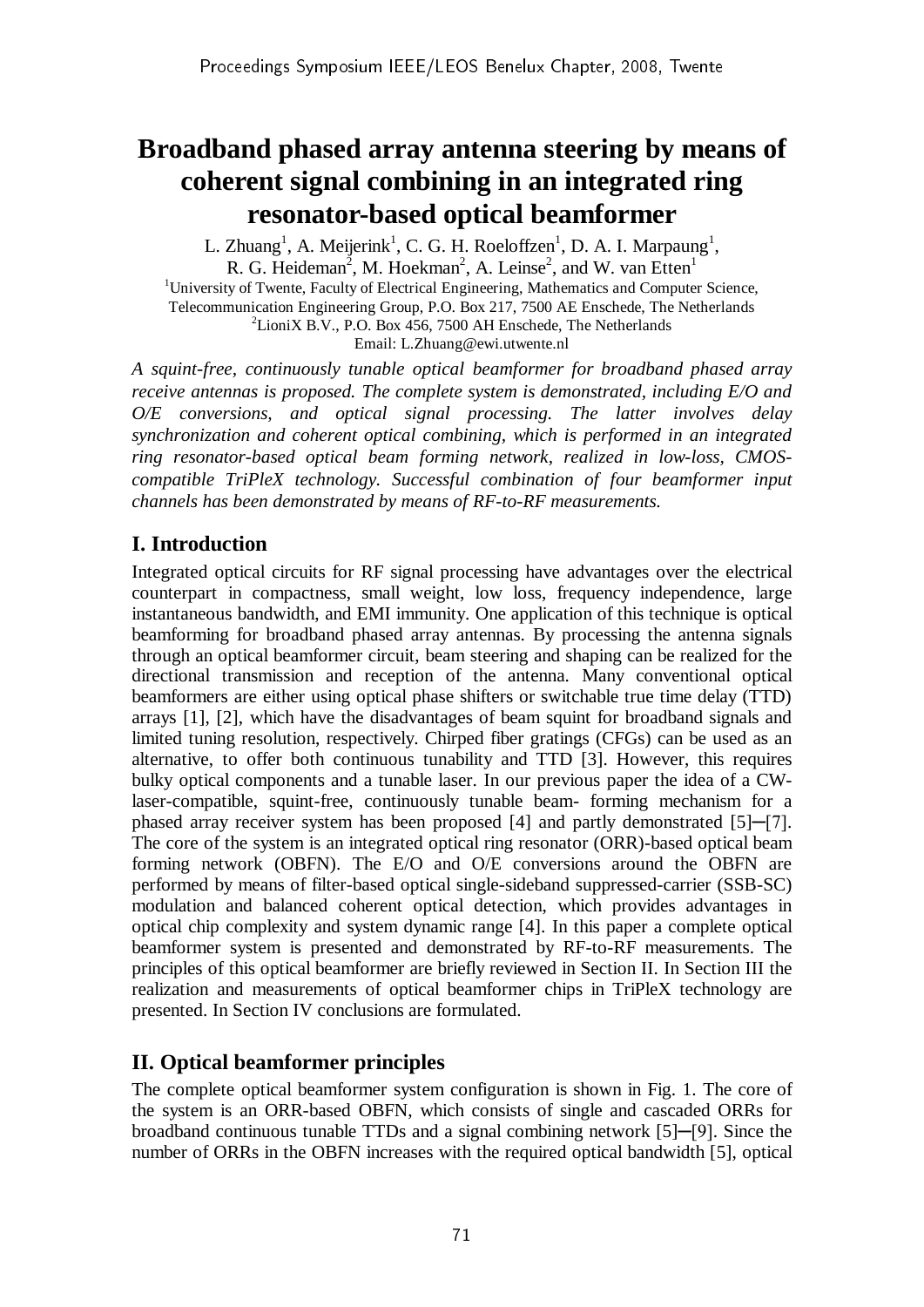

Fig. 1: Schematic of the beamformer system

SSB-SC modulation is used to minimize the optical bandwidth, and therefore to reduce the OBFN complexity, namely the number of ORRs [4]. In this case the optical signal bandwidth equals merely the RF bandwidth. The setup of

MZMs and OSBFs is used to implement optical SSB-SC modulation [4], as shown in Fig. 1. Because of the linearity of the optical devices, one common OSBF is placed after the OBFN instead of one for each beamformer channel. Both the OBFN and OSBF can be integrated on one chip because of the same building blocks, namely Mach-Zehnder interferometers and ORRs. Besides, optical SSB-SC modulation requires coherent optical detection. Therefore, the unmodulated optical carrier must be re-inserted before optical detection. Balanced detection is used instead of direct single-ended detection, because it enhances the dynamic range of the system [4].

#### **III. Realization and measurements**

Integrated optical chips, each containing an ORR-based OBFN, an OSBF, and an optical carrier reinsertion circuit, have been realized in the TriPleX waveguide technology of LioniX [10]. The waveguide layout of a chip with a



Fig. 2: Waveguide layout of an integrated beamformer chip

 $4\times1$  OBFN is shown in Fig. 2, where the four signal channels differ in the number of cascaded racetrack-shaped ORRs for different required TTDs.

The measurements on a separate OBFN chip and an OSBF chip in TripleX technology have been presented previously in [7]—[9]. Measurements on the novel optical beamformer system have been performed lately from RF to RF, to demonstrate the functionality of the full system. Sideband filtering and carrier suppression for RF frequencies from 1 to 2 GHz are shown in Fig. 3. For this measurement the optical heterodyning technique is used before optical detection, to shift the spectrum of the modulated optical signal down into the frequency range of the RF spectrum analyzer, by



Fig. 3: Filter-based optical SSB-SC modulation

mixing the modulated light with CW light. The peak between two sidebands in Fig. 3 indicates the frequency difference between the two heterodyning optical carriers. It is shown that the magnitude of one sideband of the signal is 25 dB suppressed by the OSBF. When the OSBF is working properly, the ORRs of each signal channel of the OBFN can be tuned such that a flat group delay response covers the frequency range of the remaining sideband of the optical signals.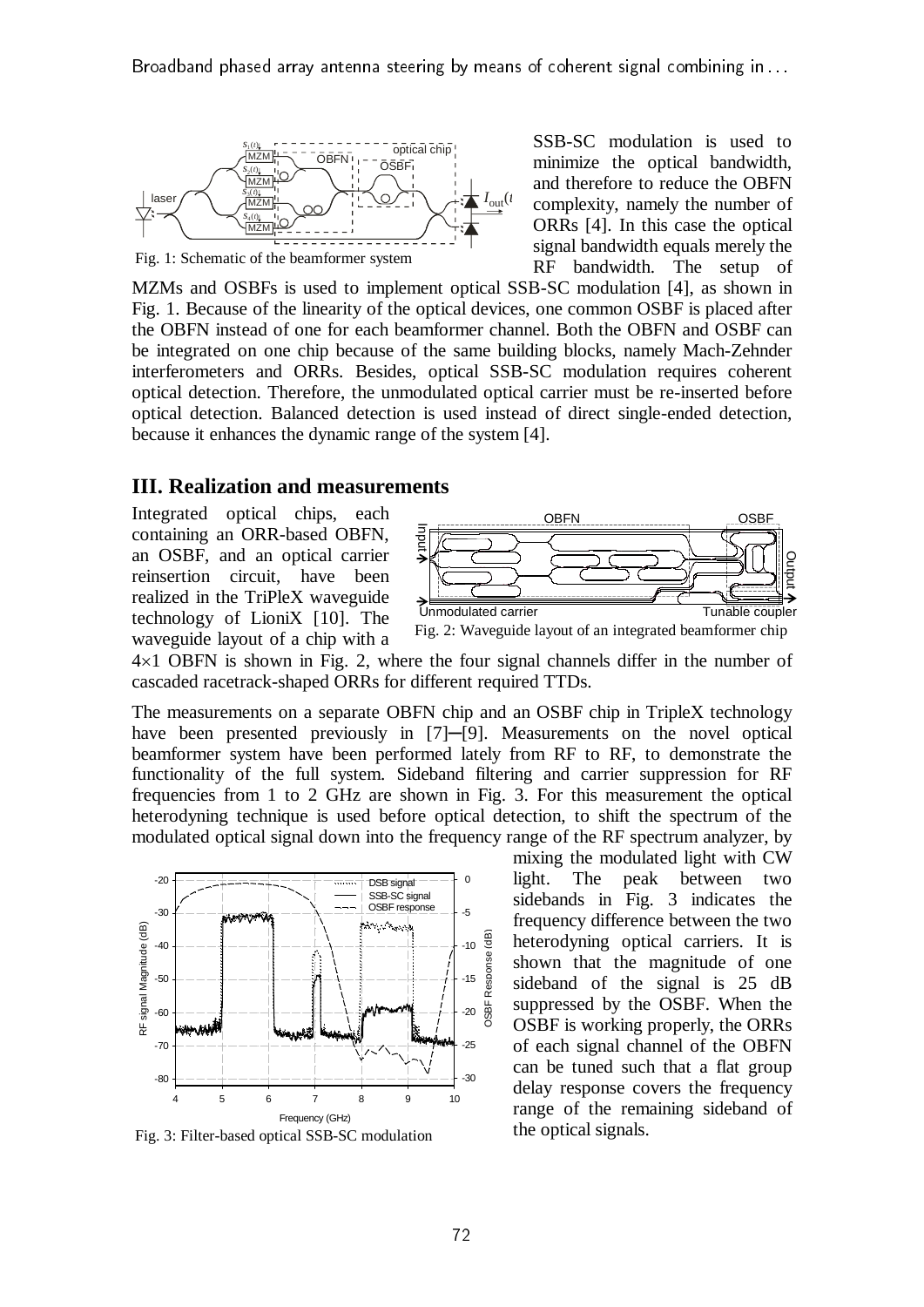

Fig. 4: Signal phase shift for different channel delays

Three group delay responses of a signal channel on the optical beamformer chip are shown in the inset of Fig. 4, with the maximum value of 1.5 ns (45 cm delay distance in air). As simple demonstration of signal recovery by means of coherent optical detection, single-ended detection is performed after the combination of the delayed sideband and the unmodulated optical carrier. The recovered RF signals over the frequency range from 1 to 2 GHz are shown in Fig. 4, in terms of RF-to-RF phase responses, after the processing of optical SSB-SC

modulation, channel group delay, and coherent optical detection. The phase response for 0 ns group delay is regarded as zero phase response, and the other two phase responses show good match to the corresponding delay values. Though not shown in the figure, the corresponding magnitude responses of the RF signal are flat over the signal band, but with larger loss for higher delay, because the optical loss increases with delay value [5], [6]. Besides, the ripples in the results are mainly due to the optical phase fluctuation at the optical carrier reinsertion, which comes from the slight fluctuation in the position and temperature of the optical fibers before the chip. In the future implementation this will not be a problem because the entire beamformer will be integrated to a single chip, including laser splitter and modulators.



Fig. 5: RF magnitude responses for individual channels and signal combination.

OBFN channels are coherently combined before the output of OBFN, as illustrated in Fig. 1. Fig. 5 demonstrates the signal combination in the OBFN through RF-to-RF measurement over 1 GHz signal bandwidth. A setup consists of MZM-based intensity modulation, the OBFN, and direct detection is used for this measurement. One RF source is equally split into four RF channels for the OBFN. A delay setting of ORRs is made to compensate the signal path length

For the receive antennas the delaysynchronized antenna signals on the

differences between the four channels. The RF magnitude differences between individual channel outputs are due to the optical path loss differences, which can be removed by means of an equalized setting of the optical couplers in the OBFN. The magnitude levels illustrate that the four channels are coherently combined in the OBFN. The fluctuation in the signal band comes from the imperfection of the applied RF connections.